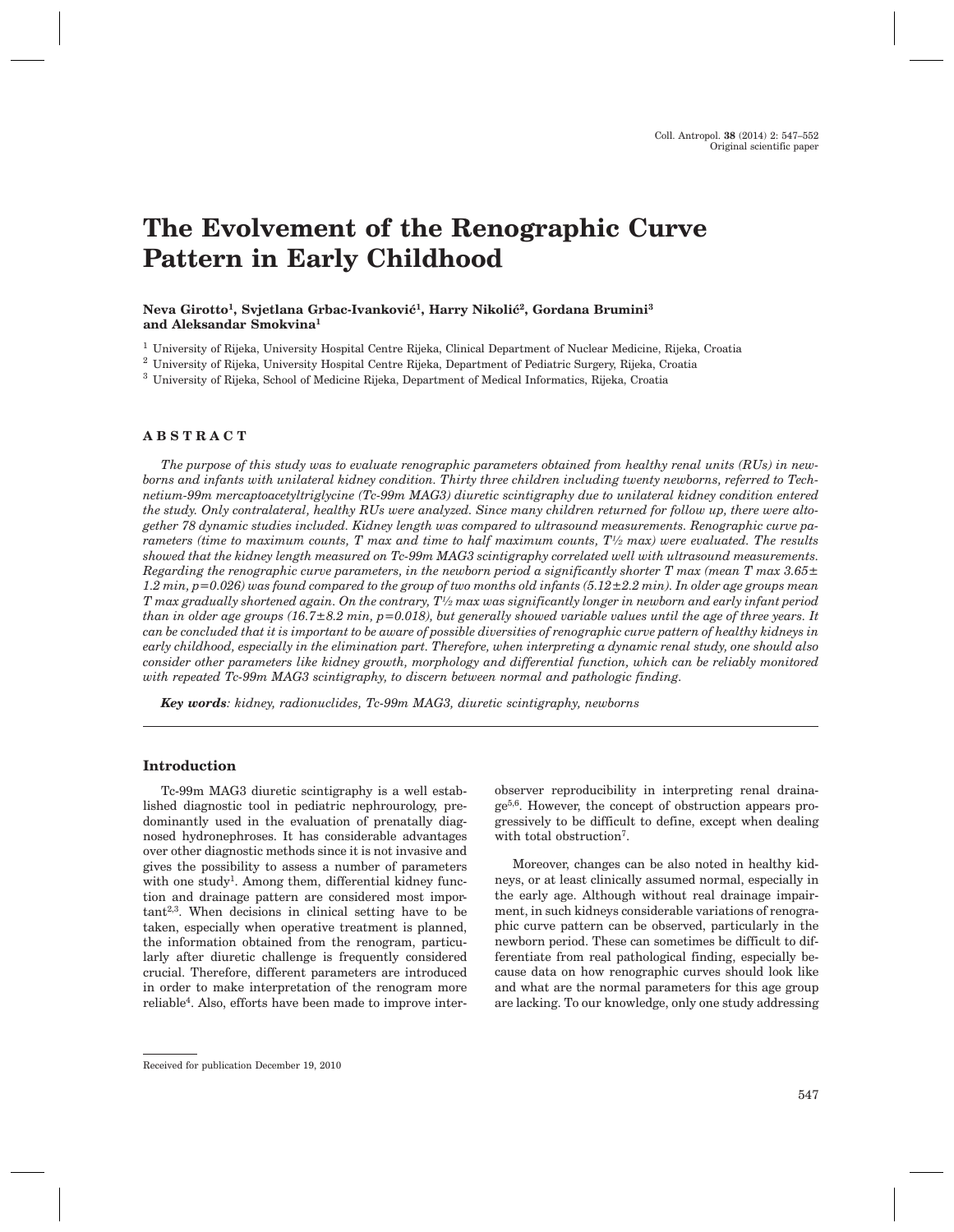this problem can be found<sup>8</sup>. Therefore, the aim of our study was to evaluate renographic parameters obtained from contralateral, normal renal units in newborns and their evolvement until the age of 3 years and beyond.

## **Patients and Methods**

#### *Patients*

Thirty three children (9 girls, 24 boys), including twenty newborns (mean age 28 days; range 7–62 days), referred to dynamic scintigraphy due to mild unilateral kidney condition (pyelon fissus, double or slightly dilated collecting system), entered the study. In this prospective study, only contralateral, healthy renal units (RUs) were included. The inclusion criteria were: no clinical and laboratory signs of urinary tract infection at the time of scintigraphy (normal parameters from blood and urine samples), all examined RUs without signs of dilatation or other pathology – hence sonographically normal, without parenchymal lesions in parenchymal phase image of Tc-99m MAG3 study<sup>9</sup>. Serum urea and creatinine levels as a global kidney function indicators were normal in all participants. Differential kidney function values in all examined RUs have not superated 55%, which implied well preserved function of the diseased kidney.

Twenty four children returned for follow up, 13 of them up to five times. Altogether, there were 78 dynamic studies, or a total of 78 healthy RUs included, grouped according to age at the time of scintigraphy in 6 groups: newborns, 7–28 days (N= 20); 29–60 days (N=13); 2–12 months  $(N=17)$ ; 13–24 months  $(N=11)$ ; 25–36 months  $(N=11)$  and 4–6 years  $(N=6)$ . Each child has had kidney ultrasound examination performed 1–3 days prior to scintigraphy.

#### *Methods*

Tc-99m MAG3 diuretic scintigraphy was performed according to the standard European Association of Nuclear Medicine (EANM) protocol<sup>10</sup> modified only for the time of diuretic application. There were no intravenous fluids for prehydration used, but oral fluid intake was encouraged on the day of study. Newborns and infants were offered additional bottle or breastfeed, while older children were ecouraged to drink liberally water or fruit juice. There were neither salt nor water depleted at the time of the renogram.

Newborns and children, whose body weight did not exceed 6 kg, were positioned directly on the detector surface (Siemens Orbiter and Diacam single head cameras). Zoom 1.5 or 2 was applied according to the size of the child laying supine with the kidneys and bladder in the field of view. Dynamic acquisition was acquired in a 128x128 and byte mode matrix for 90 frames, 30 seconds per frame, with total study duration of 45 min. The application of diuretic, when necessary, was postponed to the  $30<sup>th</sup>$  minute (F+30), which is the standard procedure in the authors' department.

After motion correction, kidney regions of interest were drawn and split function with and without background subtraction calculated using uptake ratio method with one large region between kidneys. Kidney length was measured in the »line profile« application from ICON renal package program, as number of pixels from upper to the lower pole contours, multiplying with the camera calibration factor.

Renographic curves were constructed and time from zero to maximum counts (Tmax) and time from Tmax to half of the maximum counts  $(T<sup>1</sup>/<sub>2</sub>)$  max; reflecting the elimination rate*)* were determined. These parameters, including kidney length, were analyzed for different age groups and statistically evaluated. In all healthy observed units, sum of Tmax and T½ max was shorter than 30 minutes; therefore any possible influence of the furosemide application on the drainage could be neglected.

Kidney length data obtained from ultrasound were available for only 54 RUs, therefore only these were included in comparisons with scintigraphy and statistically analyzed.

This study was approved by the ethical committee of the School of Medicine, Rijeka, and University Hospital Centre Rijeka. All parents have signed consent for the tests undertaken during the child's stay in the hospital.

#### *Statistical analysis*

Statistical analysis was performed using Statistica for windows, release 8.1 (Stasoft, Inc., Tulsa, OK, USA). The normal distributions of Time to maximum, Time to half- -maximum and kidney length were checked by Kolmogorov Smirnov test with Lillieforse correction. Data are presented as a mean and standard deviation (SD). To test the differences of the time to maximum counts, time to half-maximum and of the kidney length between the age groups, one way analysis of variance (one-way ANOVA) was used. For post hoc analyses Tukeys' test was used. The regression analysis was done using linear reggresion equation and Pearsons' coefficient of correlation.

All statistical values were considered significant at the p level of  $\leq 0.05$ .

## **Results**

#### *Time to maximum counts (Tmax) and age*

For the group of newborns Tmax was  $3.65 \pm 1.2$  min and was significantly shorter  $(P=0.026)$  than in the second month of life  $(5.12 \pm 2.2 \text{ min})$ . In the older age groups (by the end of the first, second year and after) mean Tmax was significantly shorter compared to the second month of life (all  $p < 0.05$ ).

The calculated means for Tmax were significantly different between all groups (p=0.040) (Figure 1).

The correlation coefficient between Tmax and age was negative, meaning that Tmax shortens with age  $(r=-0.254; p=0.015; Figure 2).$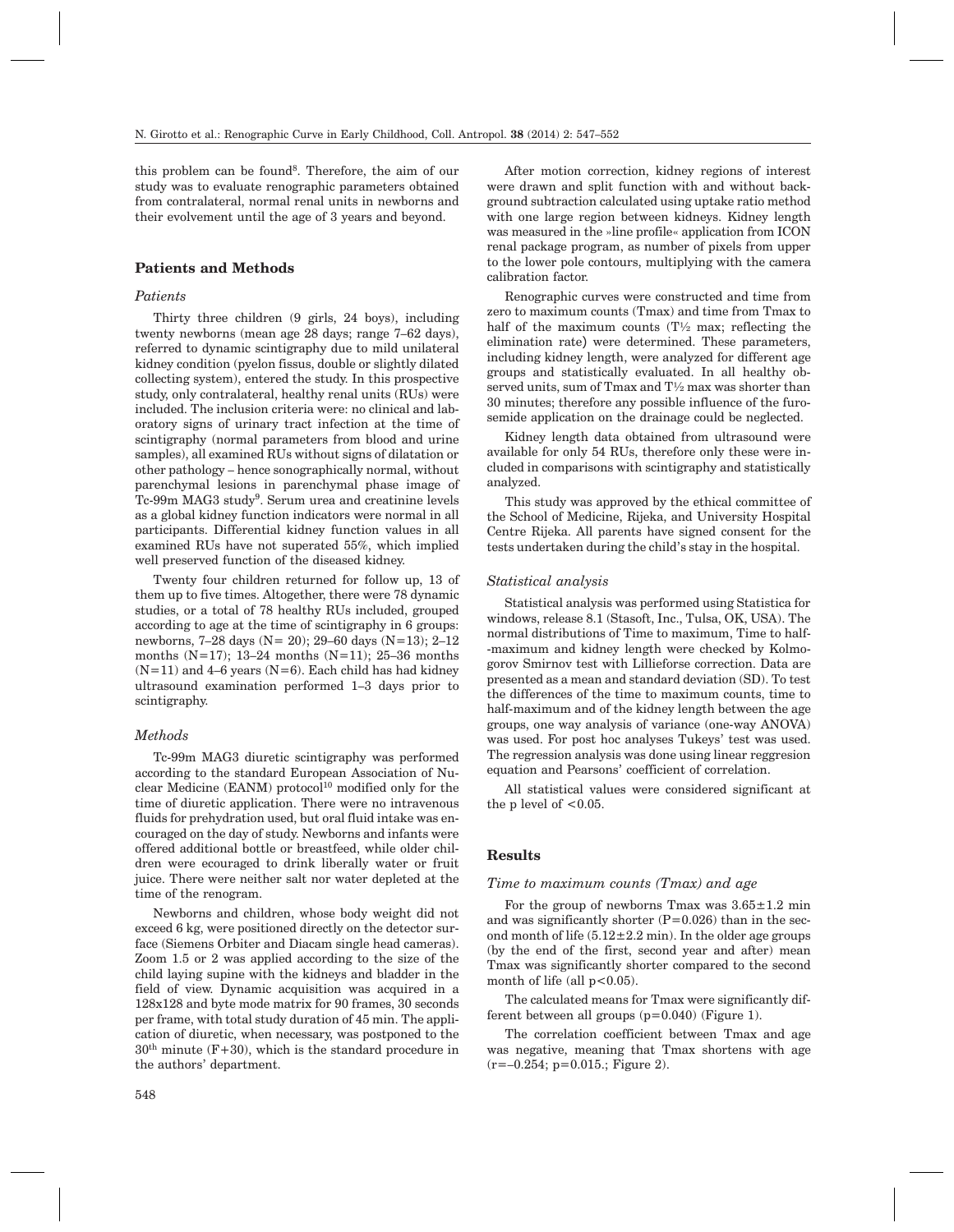

*Fig. 1. Values of Tmax (min) in different age groups*  $(\overline{X} \pm SD)$ *.* 



*Fig. 2. Correlation between Tmax and age.*

## *Time to half-maximum counts (T½ max) and age*

The mean  $T\frac{1}{2}$  max was calculated for each age group, showing great variability of results. In the group of newborns mean  $T\frac{1}{2}$  max was  $16.7\pm8.2$  min, which is longer than in the following three age groups  $(15.2 \pm 6.7, 9.9 \pm 1)$ 5.5,  $9.2 \pm 4.8$  min, respectively) (Figure 3).



*Fig. 3. Values of T<sup>1</sup>/2 max (min) in different age groups (* $\overline{X}$  *±SD).* 

In the Figure 4 the correlation between time to half maximum counts (T $\frac{1}{2}$  max) and age is showed: T $\frac{1}{2}$  max shortens with age  $(r=-0.286; p=0.011)$ .

#### *Kidney length and age*

The mean kidney length was measured for each age group. The mean kidney length does not change significantly between the first and the second month of age  $(p=0.971)$ . The change is also not significant after the third year  $(p=0.996)$ . In the age groups between second month and third year, kidney length significantly increases  $(p<0.001)$  (Figure 5).

In the Figure 6 the positive correlation  $(r=0.892)$  between kidney length and age is showed.

The expected kidney length for the child of the particular age can be calculated from the graph using the above linear regression equation (Figure 6). For example, for two months old infant, the expected kidney length on scintigraphy would be  $0.78x2+4.88=6.4$  cm.

## *Comparison of kidney length measured on scintigraphy and ultrasound*

Kidney length measured on scintigraphy and ultrasound correlates with high significance. There were no



*Fig. 4. Correlation between mean T½ max and age.*



*Fig. 5. Kidney length measured on MAG3 scintigraphy and age*  $(X \pm SD)$ .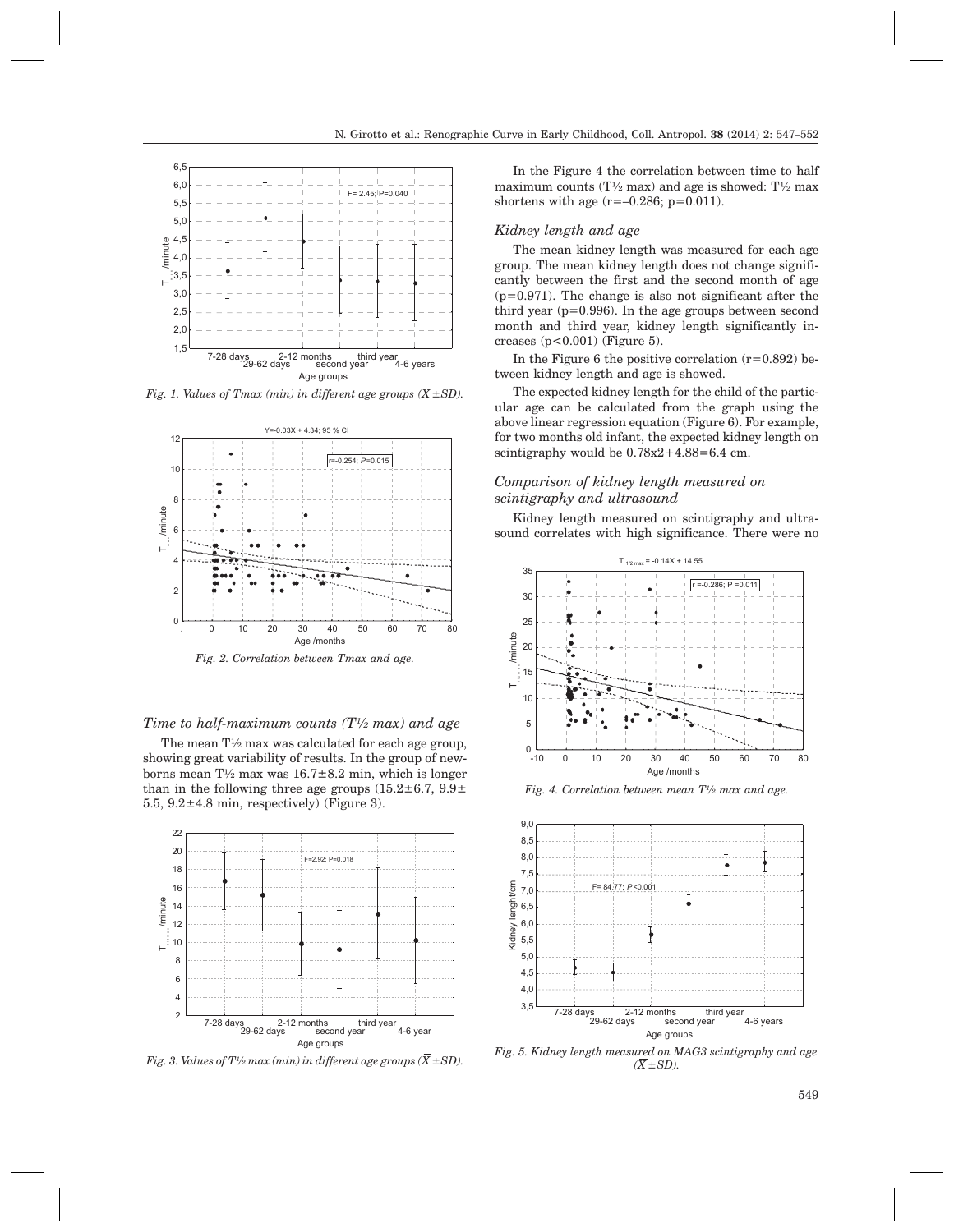| Age           | Scintigraphy (cm) $N=78$ |                       | Ultrasound $(cm)$ N=54 |                       | <b>Statistics</b> |
|---------------|--------------------------|-----------------------|------------------------|-----------------------|-------------------|
|               | N                        | $\overline{X} \pm SD$ | N                      | $\overline{X} \pm SD$ | p                 |
| $7-28$ days   | 20                       | $4.7 \pm 0.5$         | 12                     | $4.6 \pm 0.7$         | 0.999             |
| $29-62$ days  | 13                       | $4.6 \pm 0.5$         | 9                      | $5.1 \pm 0.5$         | 0.734             |
| $2-12$ months | 17                       | $5.7 \pm 0.5$         | 12                     | $5.9 \pm 0.4$         | 0.932             |
| Second year   | 11                       | $6.5 \pm 0.6$         | 9                      | $6.3 \pm 0.5$         | 0.969             |
| Third year    | 8                        | $7.8 \pm 0.6$         | 6                      | $7.4 \pm 0.6$         | 0.851             |
| $4-6$ years   | 9                        | $7.9 \pm 0.5$         | 6                      | $7.4 \pm 0.5$         | 0.726             |

**TABLE 1** KIDNEY LENGTH DETERMINED ON PARENCHYMAL PHASE OF MAG3 SCINTIGRAPHY AND ULTRASOUND



*Fig. 6. Correlation between kidney length (cm) measured on scintigraphy and age (months).*

statistically significant differences found between kidney length measured on scintigraphy and ultrasound in all age groups (all  $p>0.05$ ) (Table 1).

## **Discussion**

In this study, characteristics of the renographic curve parameters (T max,  $T\frac{1}{2}$  max), observed in healthy kidneys, were analyzed. In newborns a significantly shorter mean T max and significantly longer T½ max were found than in the subsequent period. During second month of life, a transitory prolongation of T max was found, but after that it is gradually reaching adult values by the age of three years.  $T\frac{1}{2}$  max in the early childhood is also variable but with a steady shortening trend by the age of three years.

We have also showed that kidney length can be reliably determined on the parenchymal phase image of Tc-99m MAG3 scintigraphy and it correlates with ultrasound measurements with high significance. Therefore, kidney growth can be monitored with repeated scintigraphy.

Our study was limited with relatively small number of patients in particular age groups. Although a satisfying number of MAG3 renograms was included, the result of transitory prolongation of Tmax for the second age

group, which could not be explained with physiological factors, can be due to the above reason. Therefore, a larger patient group to confirm this finding should be included.

Although diuretic renography plays a mayor role in a workup of children with hydronephrosis, different opinions still exist on how to perform the exam, when to apply furosemide ( $(F-15, F+0, \text{ or } F+20)$ ) and how to interpret the renographic curve, especially after the diuretic application7. Basically, one can rely on the diuretic response to discern between normal and obstructed finding. However, the interpretation of diuretic renogram is not always straightforward; it demands considerable experience and knowledge on the child's history and control over some external factors, like fluid intake. Some physiologic characteristics of newborn period also have to be taken into account. It has been demonstrated that even in the absence of hydronephrosis, physiologic dimensions of fetal renal collecting system are variable<sup>11</sup>, even dependent on maternal hydration state<sup>12</sup>. Also, it is only at the very end of embryonal development period when a full canalisation of urether takes place, while maturation of it's walls continues well after the birth $13,14$ . The embrional development disorders such as postponed maturation and canalisation of urether can cause transient drainage disturbances. Therefore, all these factors, together with a poor hydration of the child, could have impact on the renographic curve pattern of the healthy kidney.

Contralateral hydronephrosis is also frequently alluded to have impact on the drainage of the healthy kidney, but this thesis has not been proved so far. Therefore, many reasons for uncommon appearance of the newborn and infant renographic curve can be present and should not be interpreted as pathological. Indeed, successive dynamic scintigraphies show evolvement towards normalization, mostly by the age of three years (Figure 7).

Therefore, we recommend interpretation of renographic curve parameters only in conjunction with other data including the status of the parenchyma<sup>9</sup>, kidney dimensions (growth) and differential function rather than to conclude on the kidney status solely from the curve appearance and diuretic response.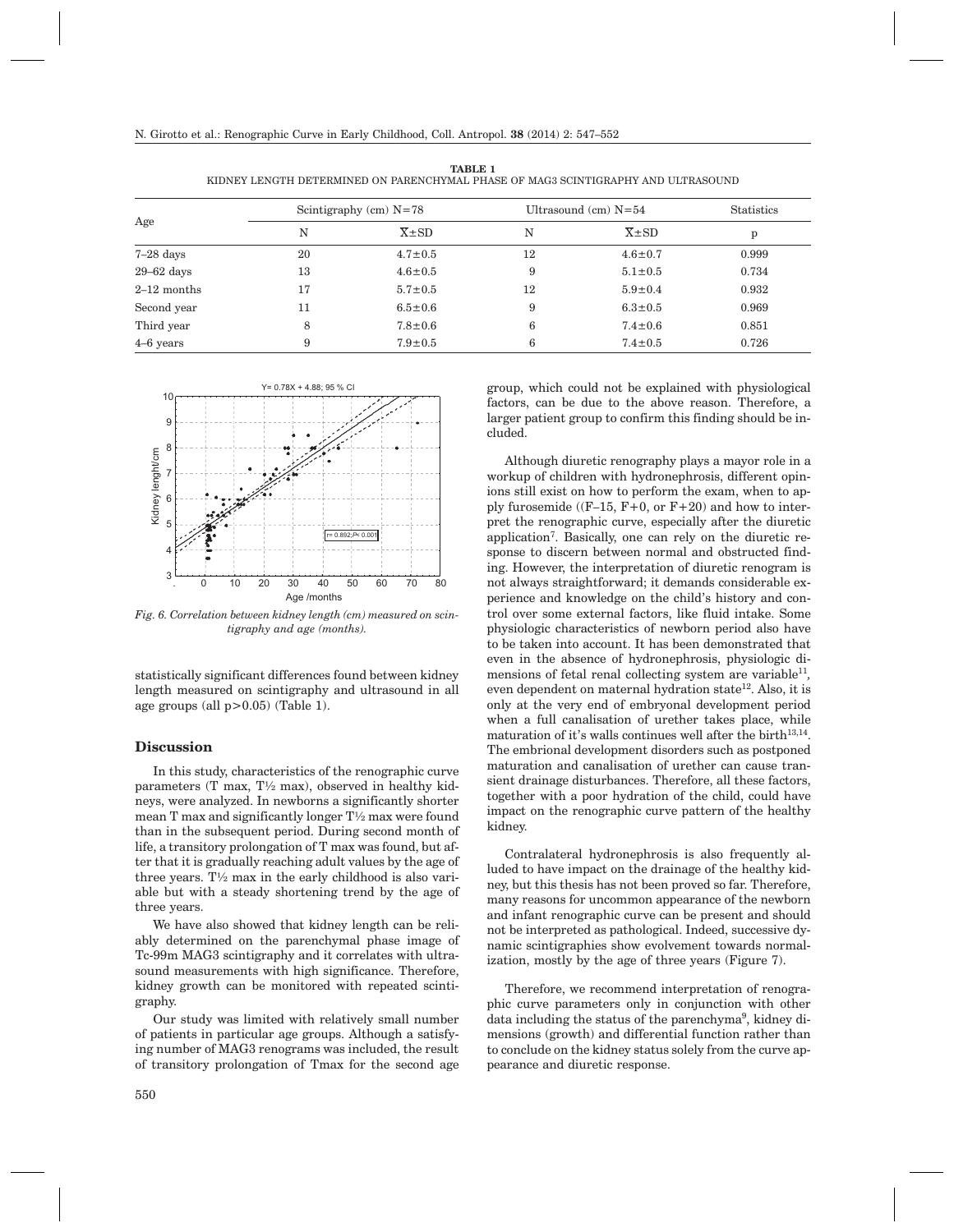

2 years 4 months

3 years

*Fig. 7. Example of the evolvement of the renographic curve pattern of the healthy kidney on follow up in the same child from 40th day after birth until the third year of age.*

## **Conclusions**

Renographic curve parameters (T max, T½ max) obtained from healthy kidneys in newborn and early infant period are longer and more variable than in older age groups.

Generally, a »shrinking« trend for the whole renographic curve with age is present, but typical appearance in the majority of cases is not achieved earlier than three years of age.

#### **REFERENCES**

1. ESTEVES FP, TAYLOR A, MANATUNGA A, FOLKS RD, KRISH-NAN M, GARCIA EV, AJR, 187 (2006) 610. — 2. GIROTTO N, SMOK-VINA A, GRBAC-IVANKOVIĆ S, LICUL V, Nuklearmedizin, 47 (2008) 43. — 3. SCHLOTMANN A, CLORIUS JH, CLORIUS SN, Eur J Nucl Med Mol Imaging, 36 (2009) 1665. — 4. CONWAY JJ, Semin Nucl Med, 22 (1992) 74. — 5. TONDEUR M, DE PALMA D, ROCA I, PIEPSZ A, HAM H, Nucl Med Commun, 30 (2009) 258. — 6. TONDEUR M, HAM H, PIEPSZ A, Nucl Med Commun, 30 (2009) 906. — 7. PIEPSZ A, Eur J Nucl Med Mol Imaging, 36 (2009) 1661. — 8. BEETZ R, BARTENSTEIN P, STEIN R, Klin Padiatr, 214 (2002) 104. - 9. GRBAC-IVANKOVIĆ S,

#### *N. Girotto*

Kidney length can be measured on the parenchymal phase of scintigraphy with Tc-99m MAG3; given the significant correlation with sonographic values, we can conclude that kidney growth can be reliably monitored with successive dynamic scintigraphies.

Therefore, when interpreting a renogram in the early age, one should also consider other parameters such as kidney growth, appearance of the parenchyma and split function in order to discern between normal and real pathological finding.

SMOKVINA A, GIROTTO N, LICUL V, Nuklearmedizin 46 (2007) 129. — 10. GORDON I, COLARINHA P, FETTICH J, FISCHER S, FRÖKIER J, HAHN K, KABASAKAL L, MITJAVILA M, OLIVIER P, PIEPSZ A, PORN U, SIXT R, VAN VALZEN J, Eur J Nucl Med, 28 (2001) BP 21. — 11. PERSUTTE WH, HUSSEY M, CHYU J, HOBBINS JC, Ultrasound Obstet Gynecol, 15 (2000) 186. — 12. ROBINSON JN, TICE K, KOLM P, ABUHAMAD AZ, Obstet Gynecol, 92 (1998) 137. — 13. MOURIQUAND P, WHITTEN M, PRACROS JP, Prenat Diagn, 21 (2001) 942. — 14. RUA-NO-GIL D, COCA-PAYERAS A, TEJEDO-MATEU A, Eur Urol, 1 (1975) 287.

*University of Rijeka, University Hospital Centre Rijeka, Clinical Department of Nuclear Medicine, Kre{imirova 42, 51000 Rijeka, Croatia e-mail: neva.girotto@medri.hr*